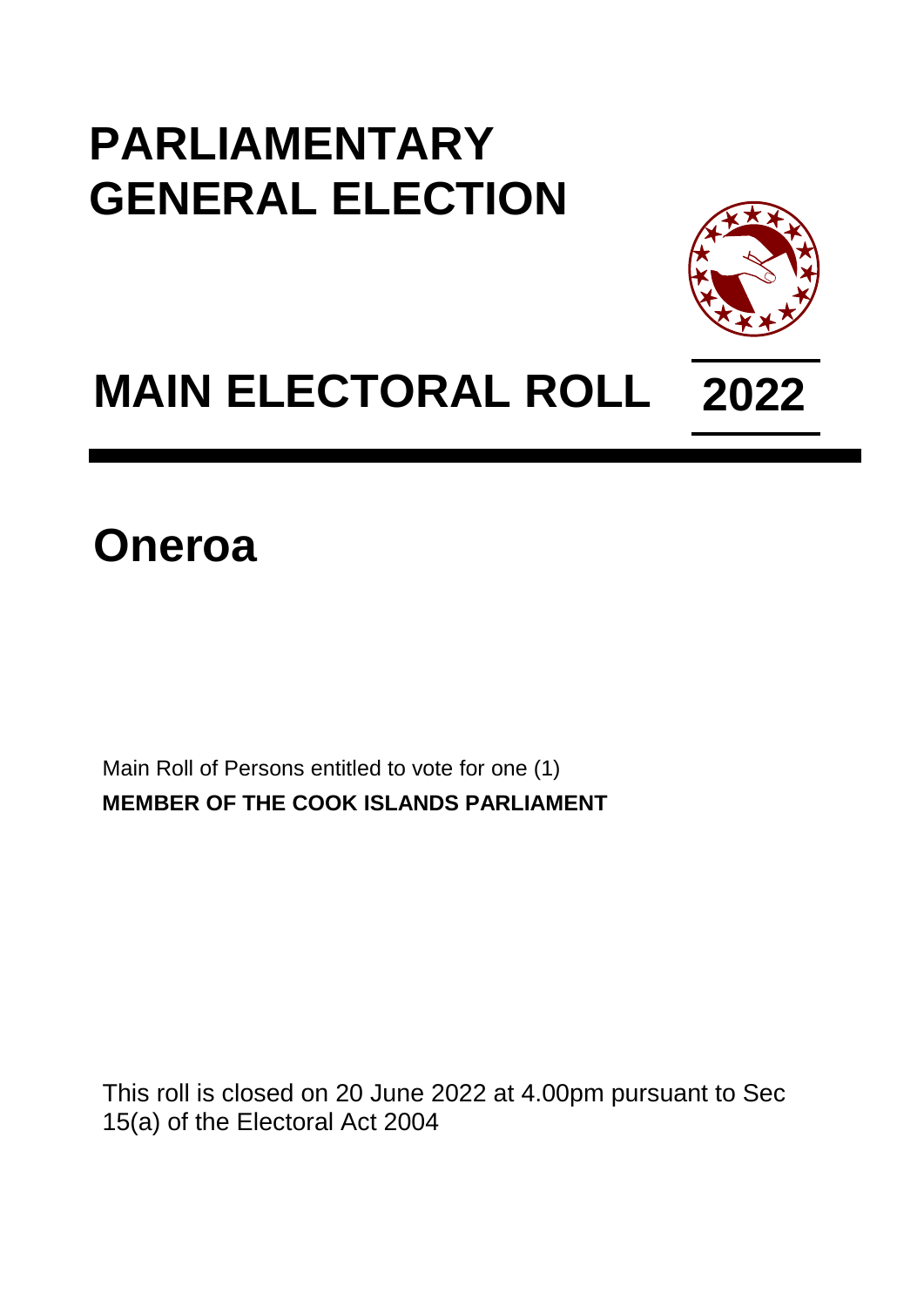

| $rac{1}{2}$<br>⊵ |  |
|------------------|--|
| า เ              |  |

| Page<br>1<br>Line | Name in Full, Residence, Occupation                                |
|-------------------|--------------------------------------------------------------------|
| 1                 | AERERUA Jethro, Keia, Labourer                                     |
| 2                 | AERERUA Ngatungane, Veitatei, Domestic Duties                      |
| 3                 | ALBERT-AROKAPITI Naomi Mareto, Veitatei, Teacher                   |
| 4                 | ARAI Vereara Jean, Keia, Disability Worker                         |
| 5                 | AREAI-RERE Teokotai, Tavaenga, Registered Nurse                    |
| 6                 | ARIA Teremoana, Tavaenga, Retired                                  |
| 7                 | AROKAPITI Alberto Matangaro Josh, Temakatea, Missionary LDS        |
| 8                 | AROKAPITI Paaro Poroaiti, Veitatei, Electrical Maintenance Officer |
| 9                 | AROKAPITI Poroaiti, Veitatei, Social Welfare Officer               |
| 10                | ATARIKI Kerenitane, Keia, Construction Worker                      |
| 11                | ATARIKI Kopuku, Keia, Shopkeeper                                   |
| 12                | ATARIKI Metuamaru, Keia, Domestic Duties                           |
| 13                | ATARIKI Pokoiti, Keia, Operator                                    |
| 14                | ATARIKI Steven Tangiteina, Keia, Public Utility                    |
| 15                | ATARIKI Teremoana, Keia, Retired                                   |
| 16                | AUEOVAI Tangianau, Keia, Labourer-Agriculture                      |
| 17                | AUEOVAI Tangimama Pekepo, Keia, Domestic Duties                    |
| 18                | AUEOVAI Travel, Keia, Health TMO                                   |
| 19                | AUORA James Junior, Oneroa, Construction Labourer                  |
| 20                | AVE Ngatungane Lucky Year, Veitatei, Domestic Duties               |
| 21                | AVE Teremoana, Veitatei, School Teacher                            |
| 22                | AVE Tuakana, Veitatei, School Teacher                              |
| 23                | BENNETT Rimaanu, Tavaenga, School Teacher                          |
| 24                | COLLEGE Metuaangai, Veitatei, Registered Nurse                     |

COLLEGE Peter Graham, Veitatei, Teacher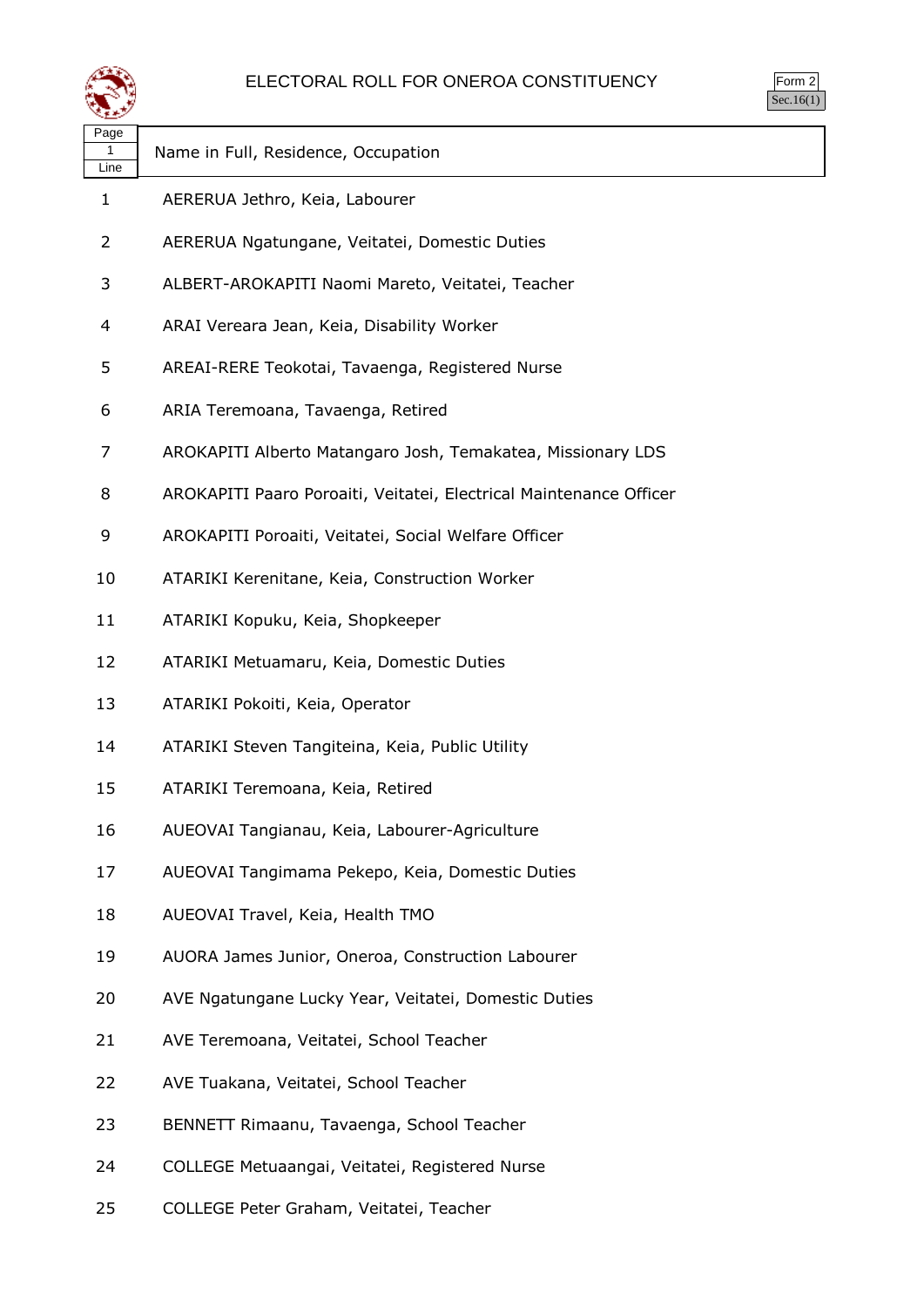

| ırm<br>u |  |
|----------|--|
|          |  |

| Page<br>2<br>Line | Name in Full, Residence, Occupation                    |
|-------------------|--------------------------------------------------------|
| 1                 | DANIEL Mary, Tavaenga, Bank Officer                    |
| 2                 | DANIEL Tunui, Tavaenga, Solar Infratec                 |
| 3                 | DEAN Mini, Keia, BCI Agent                             |
| 4                 | DIXON Roderick Alan, Keia, Retired                     |
| 5                 | GALLAGHER Metuamaru Nancy, Keia, Retired               |
| 6                 | GEORGE Mamatiare, Tavaenga, Nurse Aide                 |
| 7                 | GEORGE Tanitu, Keia, Domestic Duties                   |
| 8                 | GEORGE Tuara, Keia, Support Personnel                  |
| 9                 | HAILES Fiona Jean A-Taua, Oneroa, Not Stated           |
| 10                | HAILES Grant Raymond, Oneroa, Not Stated               |
| 11                | HARRY Junior, Keia, Operator Supervisor                |
| 12                | HARRY Sitania Rosama, Oneroa, Domestic Duties          |
| 13                | HARRY Tangimama, Keia, TCD Officer                     |
| 14                | HERMAN Matangaro, Veitatei, PU Manager                 |
| 15                | HERMAN Mummy, Tavaenga, Domestic Duties                |
| 16                | HERMAN Taki Miipapa Akepare, Veitatei, Home Duties     |
| 17                | HERRMANN Rimamaki, Keia, Technician                    |
| 18                | HERRMANN Sariah Ngatokorua, Temakatea, Student         |
| 19                | HERRMANN Teura, Keia, Manager-Babe's Guest House       |
| 20                | IVAITI Ngatamaine, Keia, Finance Officer               |
| 21                | IVAITI Ngatamaine Mel Junior, Keia, CIIC Worker        |
| 22                | IVAITI Temu, Keia, Housewife                           |
| 23                | JULIAN Lucky, Tavaenga, Teacher                        |
| 24                | JULIAN TARAPU Topa, Tavaenga, Secondary School Teacher |

KARERE Takingaoa, Veitatei, Destitute & Infirm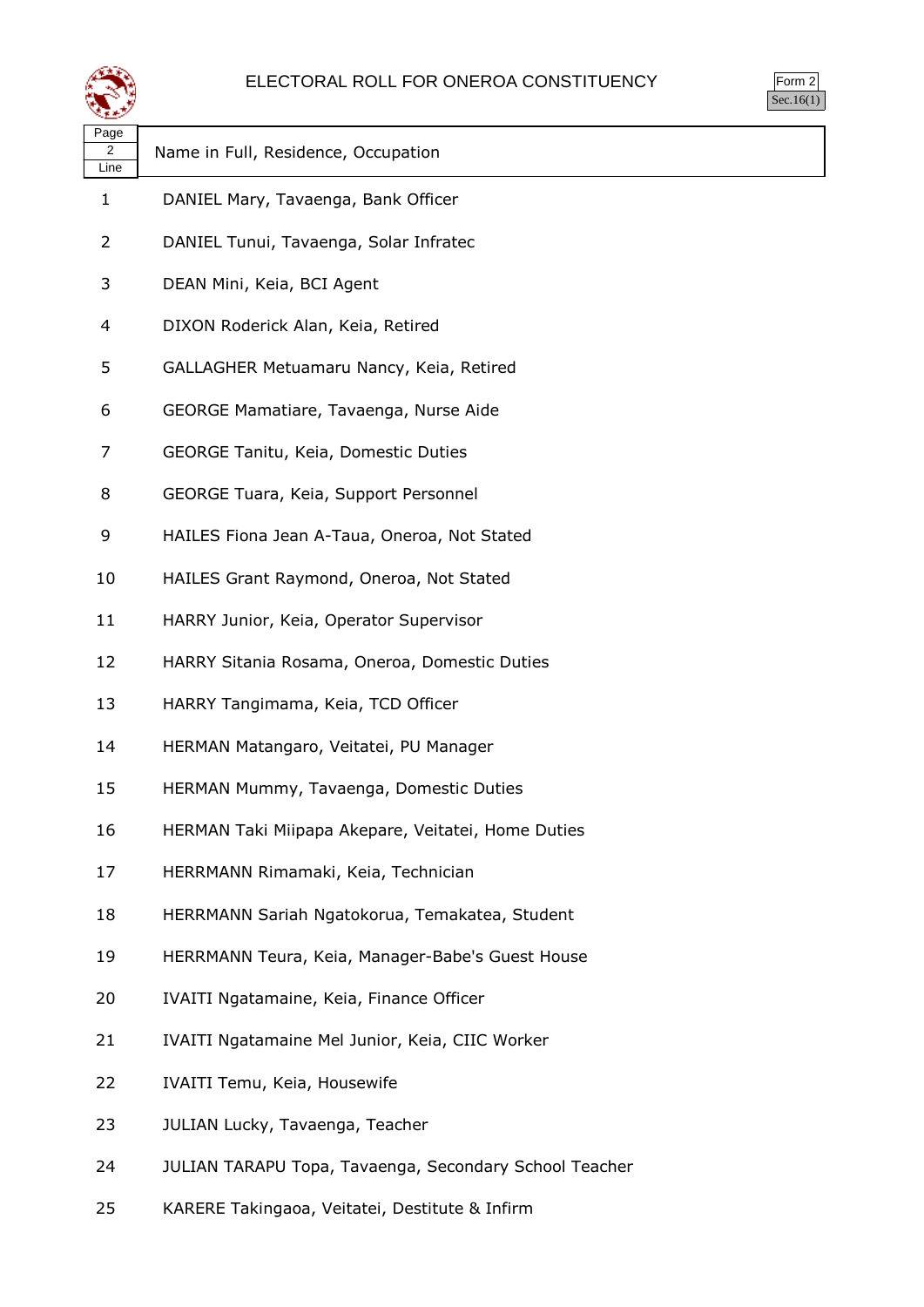

| orm<br>╯ |
|----------|
| ٠ ا      |

ヿ

| પ⊷                |                                                      |
|-------------------|------------------------------------------------------|
| Page<br>3<br>Line | Name in Full, Residence, Occupation                  |
| $\mathbf{1}$      | KAREROA Maire, Veitatei, Planter                     |
| $\overline{2}$    | KAREROA Ngatamariki, Veitatei, Planter               |
| 3                 | KAREROA Noomaunga, Veitatei, Teacher Aide            |
| 4                 | KAREROA Thomas, Veitatei, Labourer                   |
| 5                 | KAREROA Tracey, Veitatei, Housewife                  |
| 6                 | KAREROA Wesley, Veitatei, Member of Parliament       |
| 7                 | KIMIANGATAU Tepaeru Teremoana, Keia, Domestic Duties |
| 8                 | KOROA Matapo, Veitatei, Teacher                      |
| 9                 | KOROA Porohu, Veitatei, Retired                      |
| 10                | KOROA Tama Patt, Veitatei, Labourer                  |
| 11                | KOROA Teuanuku Raumea, Veitatei, Agriculture Officer |
| 12                | MAINE Moetaekore, Tavaenga, Housewife                |
| 13                | MAKITAE Lucky Tangitamaiti, Tavaenga, Labourer       |
| 14                | MARATAI Uaongo, Tavaenga, Domestic Duties            |
| 15                | MARSTERS Joseph Teina, Keia, Shop Assistant          |
| 16                | MARSTERS Patricia Mary, Keia, Housewife              |
| 17                | MATEPI Anne, Veitatei, Domestic Duties               |
| 18                | MATEPI Ngatupuna, Tavaenga, Self Employed            |
| 19                | MATEPI Tuarongo Allan, Tavaenga, Draughtsman/Builder |
| 20                | MAUTAIRI Clarke, Veitatei, Mechanic                  |
| 21                | MAUTAIRI Metuakore, Veitatei, Teacher                |
| 22                | MAUTAIRI Rongomate, Veitatei, Retired                |
| 23                | MAUTAIRI Rouru, Veitatei, Domestic Duties            |
| 24                | MAUTAIRI Tuaiva, Veitatei, Labourer                  |

MOEARA Tekea Tongi Ariki, Veitatei, Domestic Duties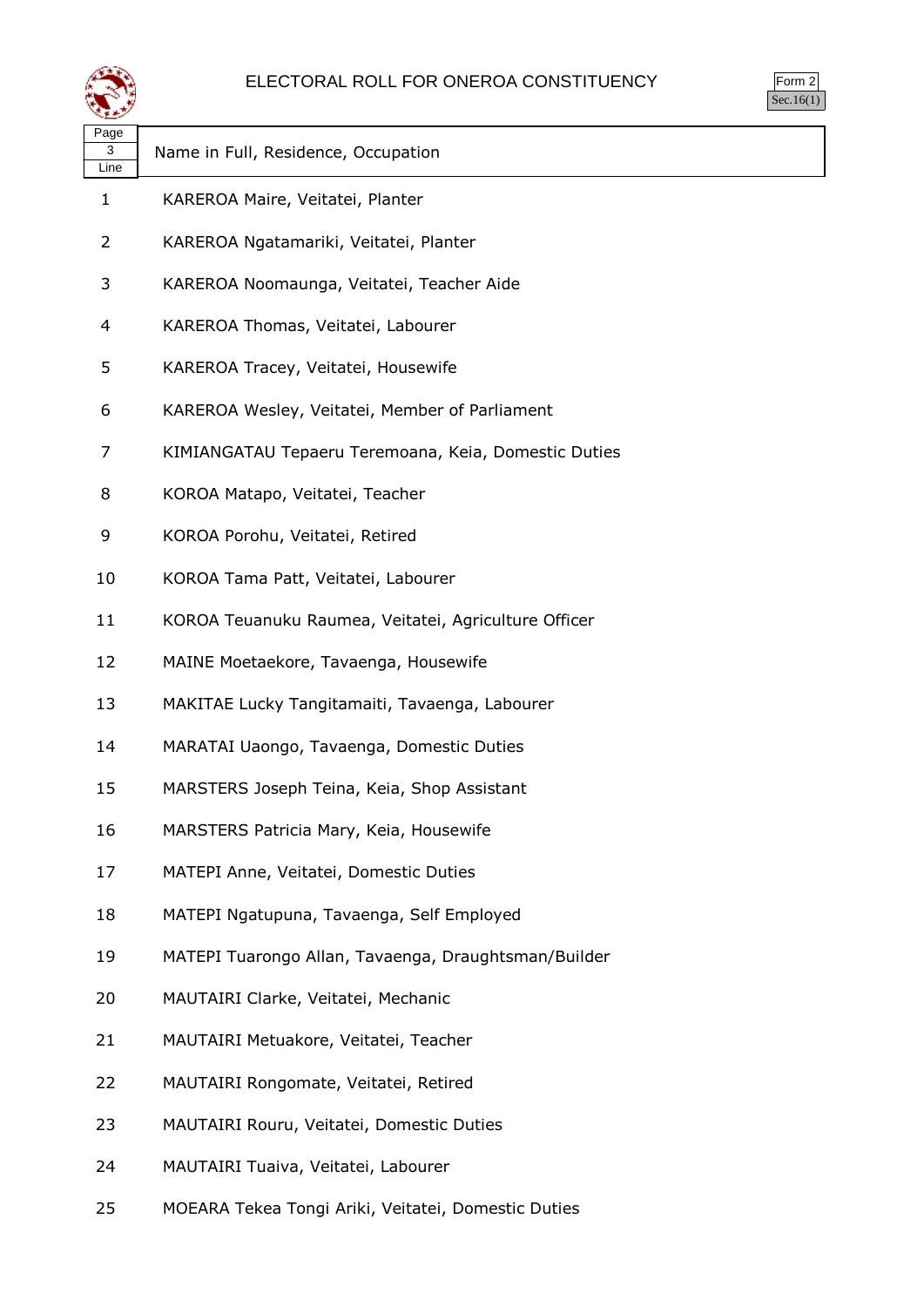

Form 2  $\frac{1}{\text{Sec.16(1)}}$ 

| Page<br>4<br>Line | Name in Full, Residence, Occupation                  |
|-------------------|------------------------------------------------------|
| 1                 | MOEARA Travel Tangimokopuna, Oneroa, Culture Officer |
| 2                 | MOEAURI Nancy, Veitatei, Domestic Duties             |
| 3                 | MOEAURI Tangitamaiti, Veitatei, Energy Operator      |
| 4                 | MOEKAPITI Doreen Marie Shanaz, Tavaenga, Health TMO  |
| 5                 | MOEKAPITI Janiele Francisca, Tavaenga, Student       |
| 6                 | NGAMETUA Iutemaki, Keia, Traffic Officer - Air Raro  |
| 7                 | NGAMETUA Jayden Ngatokorua, Keia, Student            |
| 8                 | NGAMETUATOE Teina, Keia, Public Health Inspector     |
| 9                 | NGARUA Uaongo Rima, Tavaenga, Labourer               |
| 10                | NGATOKORUA Peter, Tavaenga, Relieving Teacher        |
| 11                | NGATOKORUA Susan Valda, Tavaenga, Relieving Teacher  |
| 12                | NGERE Norman, Keia, Planter                          |
| 13                | NOOROA Marilyn Joan, Keia, Retired                   |
| 14                | NOOROA Okianga, Tavaenga, Domestic Duties            |
| 15                | NOOROA Taakamaia, Tavaenga, Domestic Duties          |
| 16                | NOOROA Taoi Tangipapa, Keia, TCD Officer             |
| 17                | PAIO Isamaela, Tavaenga, Baker                       |
| 18                | PAIO Tavaitai Benjamin, Oneroa, Unemployed           |
| 19                | PAIO Tei, Veitatei, Pensioner                        |
| 20                | PAIO Teraipoia, Oneroa, Snr Frontline Associate      |
| 21                | PAPATUA Akara, Keia, Planter                         |
| 22                | PAPATUA Ataaere, Keia, Retired                       |
| 23                | PAPATUA Michael Teremoana, Keia, School Principal    |
| 24                | PAPATUA Moeroa, Keia, School Teacher                 |
|                   |                                                      |

PAPATUA Ngametua Tokoa, Keia, Pastor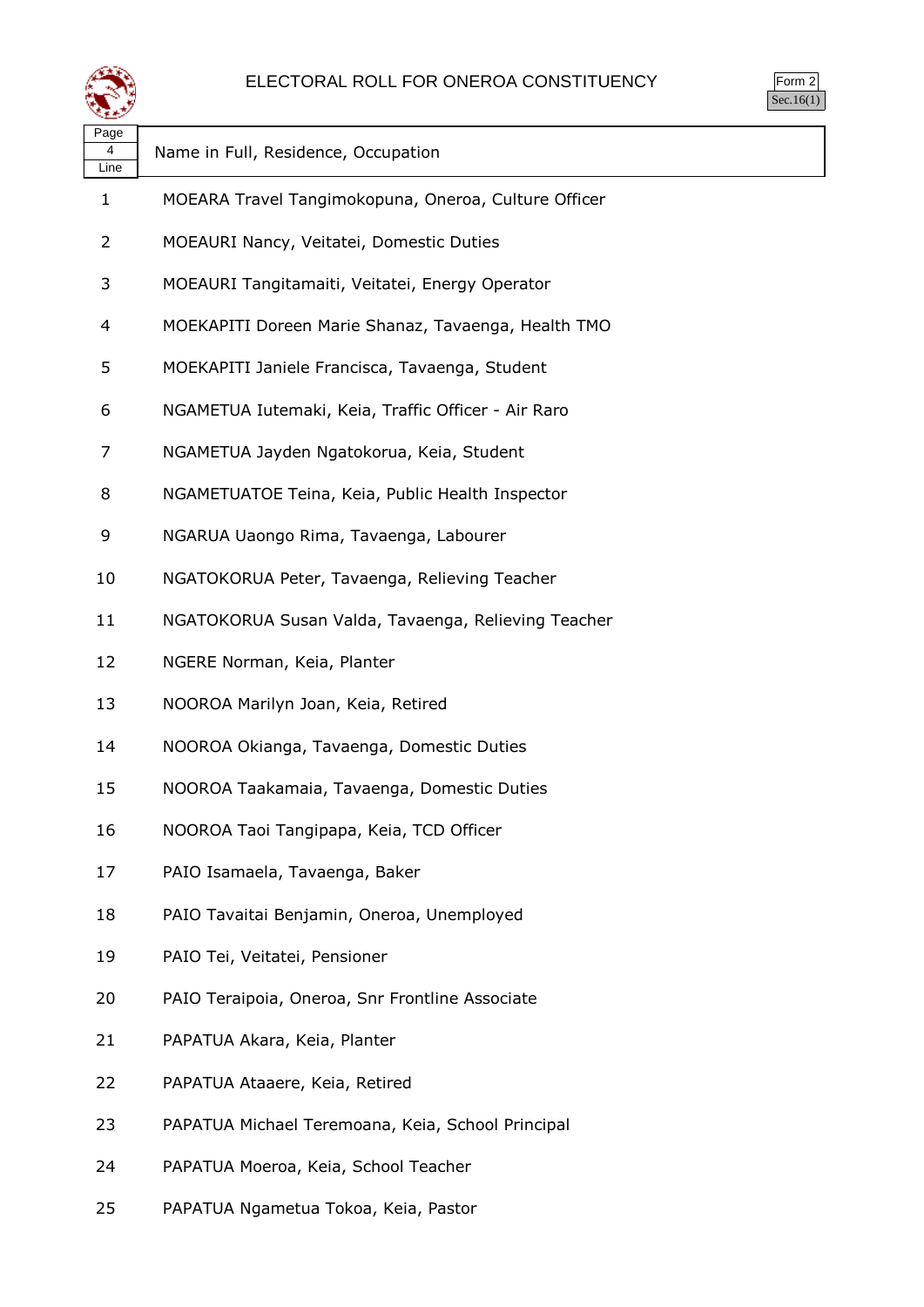

| ırm<br>u |  |
|----------|--|
|          |  |

| ---<br>Page<br>5     | Name in Full, Residence, Occupation                  |
|----------------------|------------------------------------------------------|
| Line<br>$\mathbf{1}$ | PAPATUA Russell Ataaere, Keia, Self Employed         |
| 2                    | PAPATUA Veiatua, Keia, Housewife                     |
|                      |                                                      |
| 3                    | PEKEPO Barbara Joan, Veitatei, Domestic Duties       |
| 4                    | PEKEPO Mel jack tukua Asamicle, Oneroa, Labourer     |
| 5                    | PEKEPO Ngatamaroa, Veitatei, Labourer                |
| 6                    | PETERS Trevanion Wayne Richard, Keia, Carpenter      |
| 7                    | PICKERING Ruapepe, Veitatei, Pensioner               |
| 8                    | PIITI Stephanie Gesinada, Tavaenga, Domestic Duties  |
| 9                    | POILA Periki, Keia, Pastor                           |
| 10                   | POILA Teremoana, Keia, Shopkeeper                    |
| 11                   | POKINO Ina Lesley, Veitatei, Domestic Duties         |
| 12                   | POKINO Ngametua, Veitatei, Self Employed             |
| 13                   | POKO Ngametua Junior, Veitatei, Planter              |
| 14                   | PUIA Teio, Veitatei, Pensioner                       |
| 15                   | RAU Maria Lee, Oneroa, Domestic Duties               |
| 16                   | RERE Tiria Ngatokorua, Tavaenga, Agriculture Officer |
| 17                   | REREMOANA Retia, Veitatei, Retired                   |
| 18                   | REVAKE Ruddi Rongoinga, Veitatei, Planter            |
| 19                   | REVAKE Tukikura, Veitatei, Domestic Duties           |
| 20                   | RUATOE Annie, Tavaenga, Teacher Aide                 |
| 21                   | RUATOE Emmannessa, Tavaenga, Housekeeping            |
| 22                   | RUATOE June Judy, Veitatei, Teacher                  |
| 23                   | RUATOE Maaraanau, Tavaenga, Labourer                 |
| 24                   | RUATOE Matthew, Tavaenga, Public Utility             |

RUATOE Metuakore, Tavaenga, Retired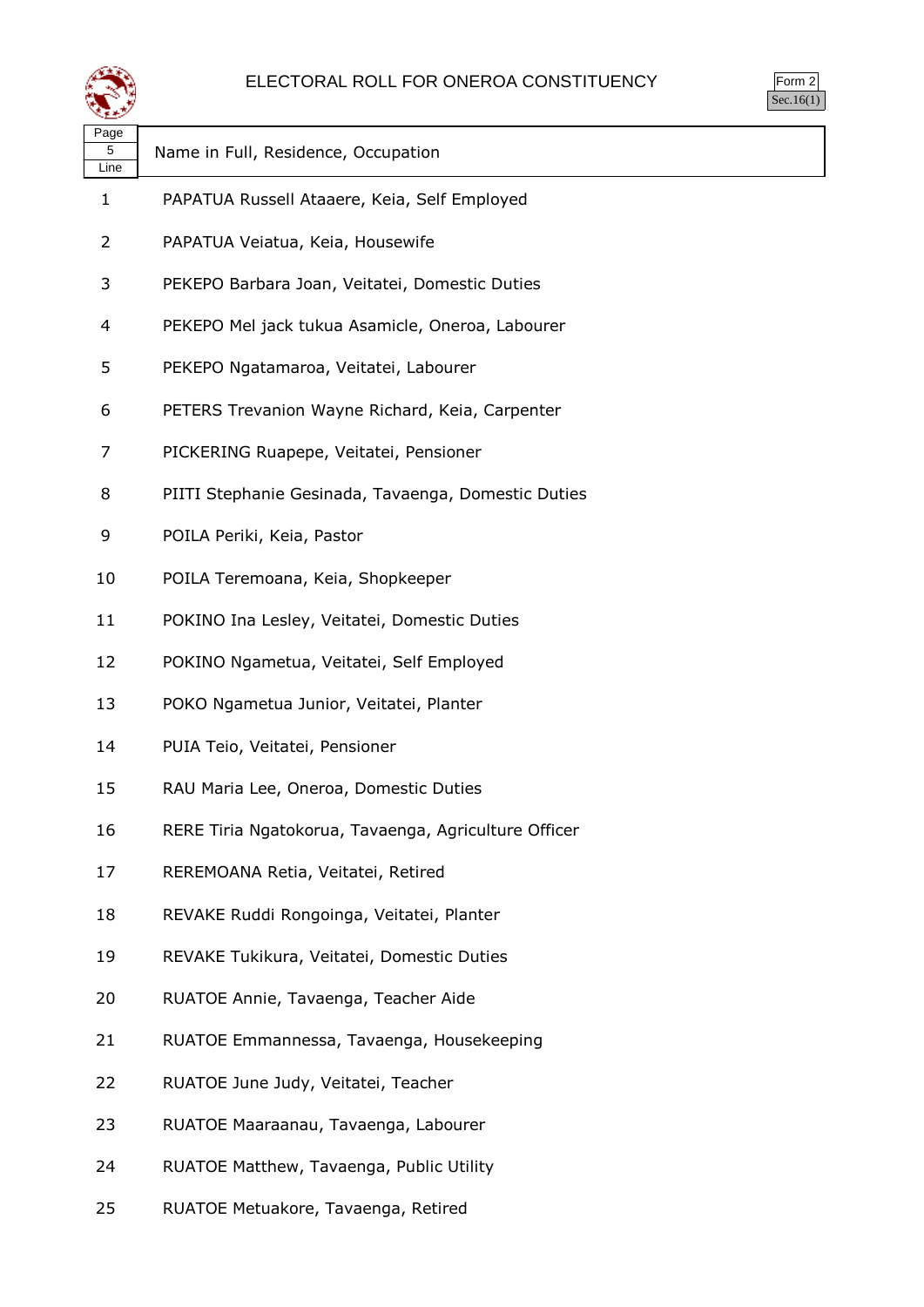

| $\mathsf{m}$ |  |
|--------------|--|
| v.           |  |

| ∽                 |                                                                       |
|-------------------|-----------------------------------------------------------------------|
| Page<br>6<br>Line | Name in Full, Residence, Occupation                                   |
| $\mathbf{1}$      | RUATOE Miria, Veitatei, Operator                                      |
| $\overline{2}$    | RUATOE Moetu, Tavaenga, Domestic Duties                               |
| 3                 | RUATOE Taaki, Tavaenga, Planter                                       |
| 4                 | RUATOE Tangatatako, Tavaenga, Housewife                               |
| 5                 | RUATOE Tangiau Miria, Tavaenga, Planter                               |
| 6                 | RUATOE Teremoana, Tavaenga, Domestic Duties                           |
| 7                 | RUATOE Terepai, Tavaenga, Labourer                                    |
| 8                 | RUATOE Vainemaki, Tavaenga, Domestic Duties                           |
| 9                 | SAMUEL Kimiora, Tavaenga, Retired                                     |
| 10                | SAMUEL Metuamoeroa, Tavaenga, Self Employed                           |
| 11                | SAMUEL Nooroa Junior, Tavaenga, Infrastructure Manager                |
| 12                | SAMUEL Tuaongo, Tavaenga, Disability                                  |
| 13                | SAMUELA Jaden Tylor, Oneroa, Support Worker INFRA                     |
| 14                | SAMUELA Jessiga Teakaroa, Tavaenga, Domestic                          |
| 15                | SAMUELA Louisa Ngapoko, Tavaenga, Domestic Duties                     |
| 16                | SAMUELA Samuel Nooiti, Tavaenga, Infrastructure-Machine Operator      |
| 17                | STRINGER Teina, Keia, Retired                                         |
| 18                | TAIREA Patuariki, Tavaenga, Planter                                   |
| 19                | TAIREA Upokoongo, Tavaenga, Teacher Aide                              |
| 20                | TANGAPIRI Christopher Teinakore, Temakatea, Health Protection Officer |
| 21                | TANGAROA Johnnie Nooapii, Oneroa, Construction Supervisor             |
| 22                | TANGAROA Teataioiti, Oneroa, Master Builder                           |
| 23                | TANGATAKINO Doreen, Tavaenga, Housewife                               |
| 24                | TANGATAKINO Katutapu, Tavaenga, Destitute                             |

TANGATAKINO Moekapiti, Tavaenga, Teacher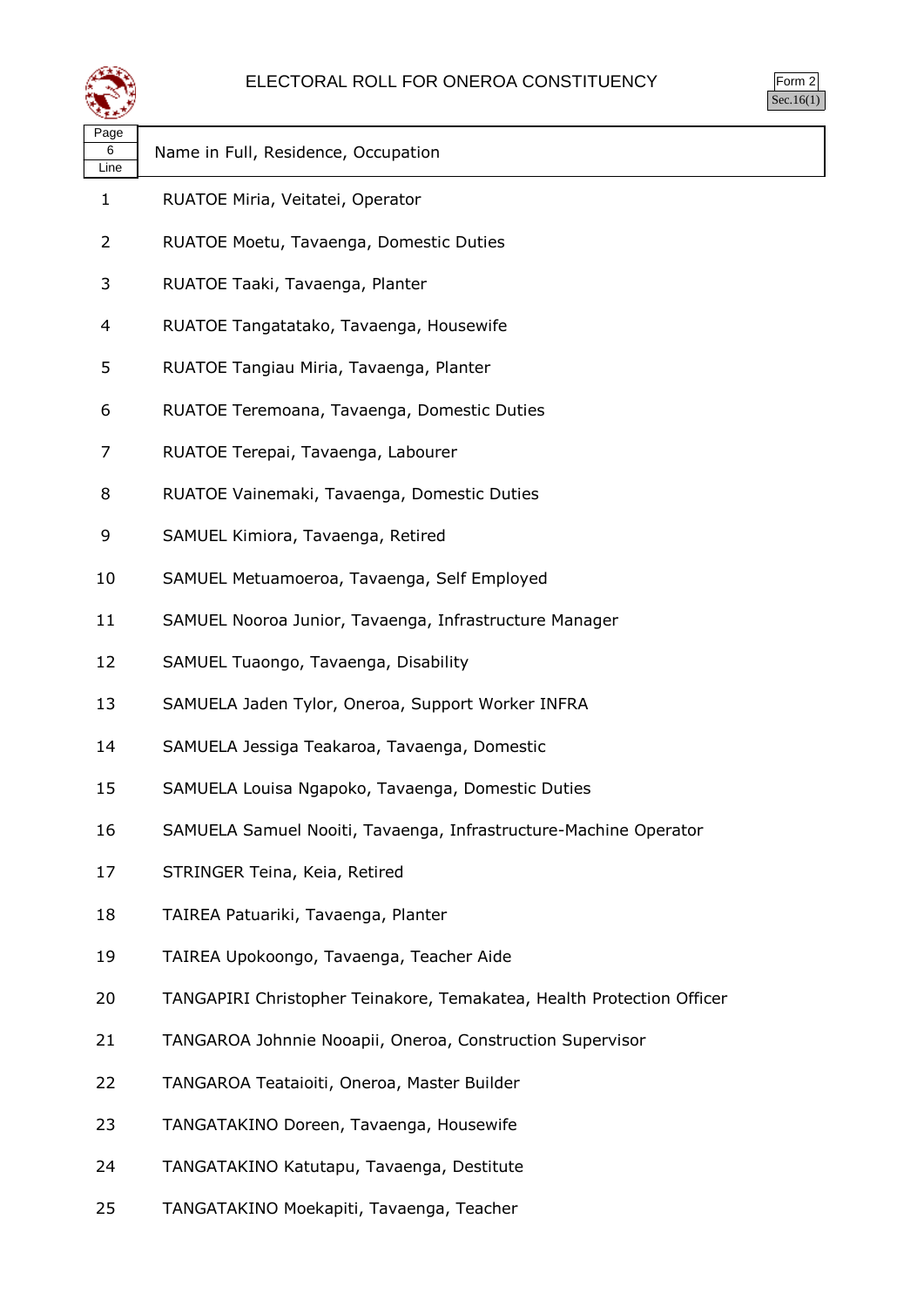

Form 2 Sec.16(1)

| Page<br>7<br>Line | Name in Full, Residence, Occupation                        |
|-------------------|------------------------------------------------------------|
| 1                 | TANGATAKINO Teinakore, Tavaenga, Retired                   |
| 2                 | TANGATATAIA Salaima Ngatokorima, Tavaenga, Domestic Duties |
| 3                 | TANGATATAIA Vavia, Tavaenga, Retired                       |
| 4                 | TANGIMOKOPUNA Kura, Tavaenga, Pensioner                    |
| 5                 | TANGIMOKOPUNA Ngametua, Keia, Domestic Duties              |
| 6                 | TANGITAMAITI Akairota Emma, Keia, Domestic Duties          |
| 7                 | TANGITAMAITI Alice Teremoana, Keia, Bluesky Officer        |
| 8                 | TANGITAMAITI Anautangi Tangimetua, Keia, Domestic Duties   |
| 9                 | TAOKIA Faith Mii, Tavaenga, Domestic Duties                |
| 10                | TAOKIA Leanne Takutungane, Tavaenga, Red Cross Officer     |
| 11                | TAOKIA Taokia, Tavaenga, Operator                          |
| 12                | TAOKIA Tereapii, Tavaenga, Nurse Aide                      |
| 13                | TARA Tangitamaiti Ne, Tavaenga, Disbility Coordinator      |
| 14                | TEARII Ngatokoono, Keia, Domestic Duties                   |
| 15                | TEINA Clara, Keia, Public Health Nurse                     |
| 16                | TEREAPII Jacob Roimata, Tavaenga, Planter                  |
| 17                | TEREAPII Ngatokoono, Oneroa, Public Utilities Staff        |
| 18                | TEREAPII Tini, Tavaenga, Domestic Duties                   |
| 19                | TEREAPII Topakino, Tavaenga, Labourer                      |
| 20                | TERITAITI Mary Koenui-o-iva, Tavaenga, Domestic Duties     |
| 21                | TIRIAERE Ngametua Moeroa, Veitatei, Planter                |
| 22                | TIRIAERE NGAMETUA Marie Josephine, Veitatei, Retired       |
| 23                | TIRO Elizabeth, Kaumata, Self Employed                     |
| 24                | TOROTORO Karerua, Tavaenga, Housewife                      |
|                   |                                                            |

TUAINE Matthew-o-Den, Keia, Planter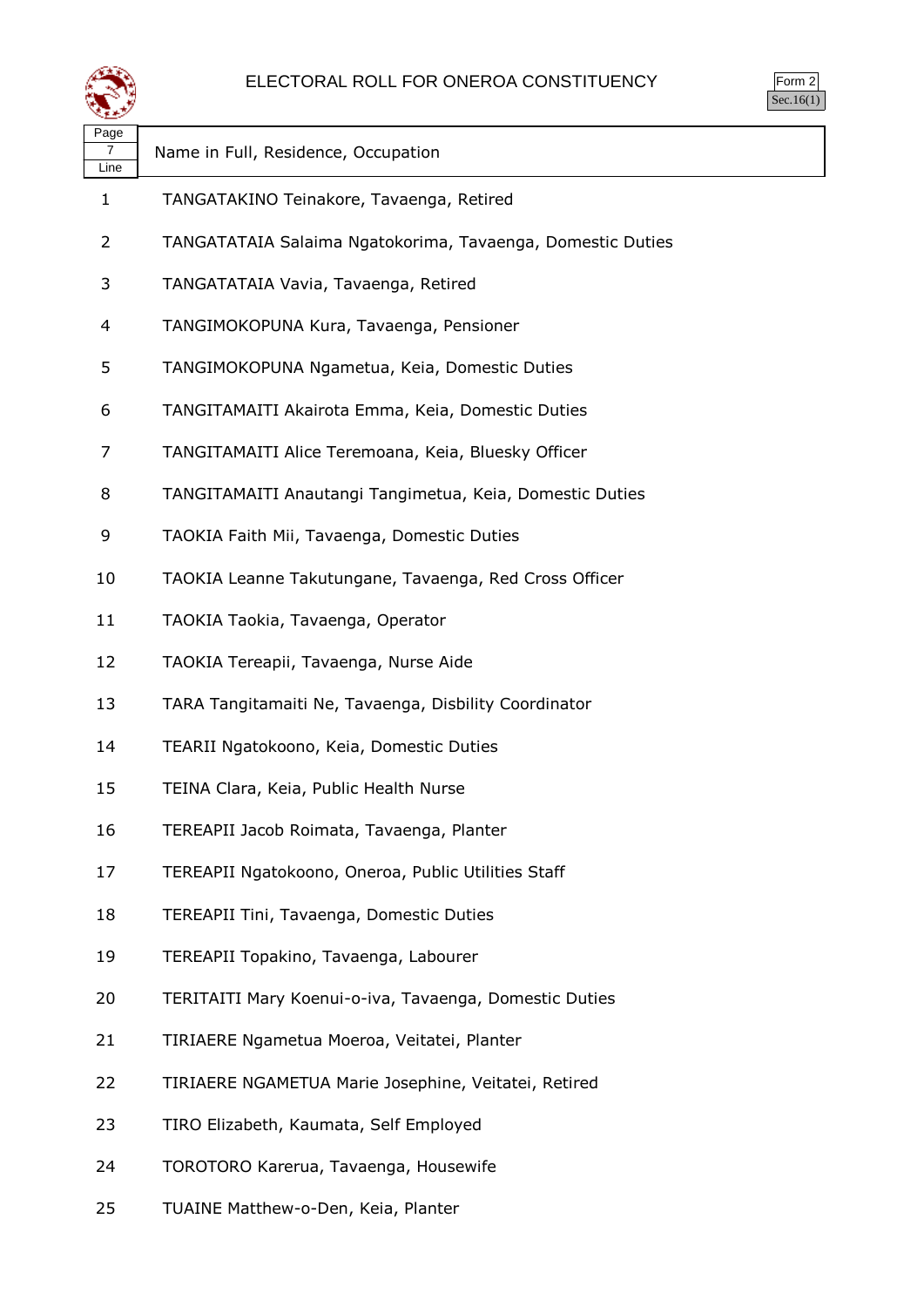

Form 2  $Sec.16(1)$ 

| Page<br>8<br>Line | Name in Full, Residence, Occupation                             |  |
|-------------------|-----------------------------------------------------------------|--|
| $\mathbf{1}$      | TUAINE Nooroa, Keia, Housewife                                  |  |
| 2                 | TUAINE Rongokino, Keia, Planter                                 |  |
| 3                 | TUAKANA Don Reremamao, Tavaenga, Electrical Maintenance Officer |  |
| 4                 | TUAMINGI Maaratamaiti, Keia, Deputy Registrar                   |  |
| 5                 | TUARA Allan, Keia, Self-Employed                                |  |
| 6                 | TUARA Donna, Keia, Self Employed                                |  |
| 7                 | TUARA LeeLee Miimetua, Keia, Self Employed                      |  |
| 8                 | TUARA Tuaine, Keia, Self Employed                               |  |
| 9                 | TUMUTOA Makianu Michelle, Tavaenga, Housewife                   |  |
| 10                | TUPOU Tuakana Ngari, Veitatei, Domestic Duties                  |  |
| 11                | TUTAI Aumetua Joshua, Tavaenga, Labourer                        |  |
| 12                | TUTAI Makitua, Tavaenga, Mayor                                  |  |
| 13                | TUTAI Mata, Tavaenga, Self Employed                             |  |
| 14                | TUTAI Tutai Jnr, Tavaenga, Health Worker                        |  |
| 15                | TUTU Tangianau, Veitatei, Planter                               |  |
| 16                | TUTU Teremoana, Tavaenga, Domestic Duties                       |  |
| 17                | UPOKO Araiaiti, Veitatei, Domestic Duties                       |  |
| 18                | VAEVAE PARE Matara, Keia, Planter                               |  |
| 19                | VAEVAE PARE Ngatamaine, Keia, Housewife                         |  |
| 20                | VAIIMENE Gillian Roberta, Tavaenga, Relieving Teacher           |  |
| 21                | VAIIMENE Maara, Tavaenga, Self Employed                         |  |
| 22                | VAIIMENE Metua Robert, Aremauku, Unemployed                     |  |
| 23                | WHYTE Anthony Ivan, Tavaenga, Executive Officer                 |  |
| 24                | WILLIAM Matoeva, Tavaenga, Operator Quarry                      |  |